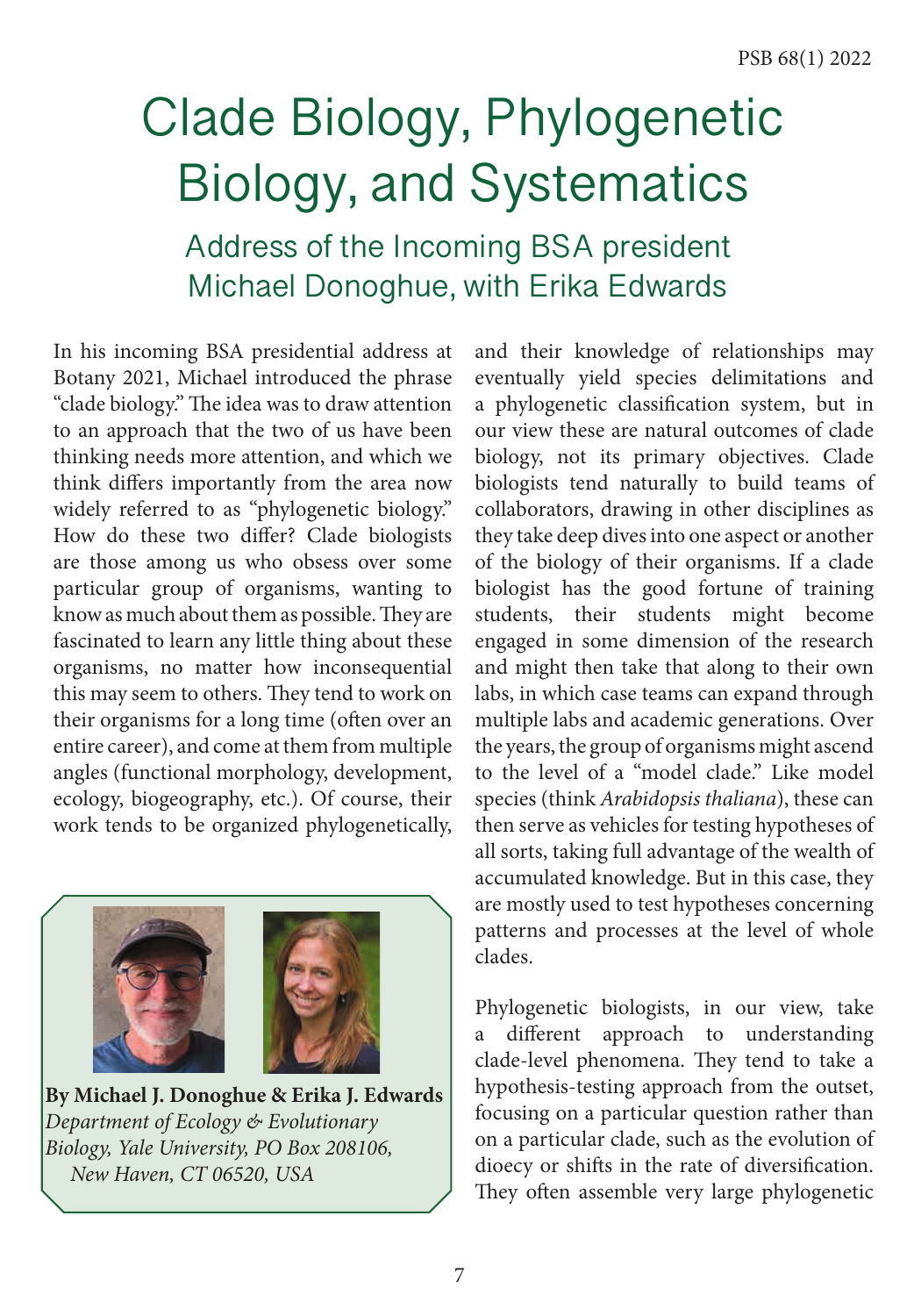#### PSB 68 (1) 2022

trees (e.g., harvesting data from sources such as GenBank), with multiple instances of dioecy, for example, scattered throughout. Alternatively, they may assemble and compare phylogenetic trees of multiple individual clades that include dioecious species. In many cases, data on the trait (or traits) under study are gathered not from nature but from surveys of the literature, or perhaps from specialized trait databases. The many other details of the organisms under study—the ones that would fascinate the clade biologist—are mostly viewed as (or assumed to be) irrelevant to the particular phenomenon under investigation. Phylogenetic biologists also have a tendency to move from one problem to another during their careers, switching from one group of organisms to another as appropriate. That is to say, they are not so deeply committed to working on one group of organisms for a long time. They collaborate with clade biologists and experts from other disciplines, as necessary, but these alliances change as they move from one suite of traits or clade to another. And, to the extent that their studies involve students, the threads that pass from one generation to the next tend to revolve around particular methodologies.

Are you a clade biologist or a phylogenetic biologist? Or course, you don't have to be either one—there are plenty of other things to be—and you could certainly be both. We have purposefully set these out as two exclusive categories, but in actuality there's a continuum between them. It's also quite possible to be a clade biologist who occasionally ventures into phylogenetic biology. We think we've done this during our own careers. It's less possible, we think, to go the other direction because, almost by defnition, it's hard to dabble in clade biology, or at least to do it very efectively, without pretty complete devotion to a particular clade, or possibly a few diferent clades over the course of a lifetime.

Where is "systematics" in all of this? We suspect that many BSA members identify as systematists, although this may be less so among younger members—at least, in our recent experience, postdocs and graduate students don't identify as strongly with systematics as they used to. To be sure, they are happy to publish in journals with the word systematics in the title, such as *Systematic Biology,* but they don't really see themselves as systematists.

Traditional systematics doesn't map very neatly onto phylogenetic biology, as we delimit this here, although we suspect that some who identify as systematists would also consider themselves to be (at least partly) phylogenetic biologists. Systematics comes much closer, we think, to clade biology, especially in as much as training in systematics often begins with the choice of a group of organisms on which to become the world's expert. On the other hand, we suspect that our defnition of clade biology will seem overly broad to many systematists in the sense that it doesn't specifcally highlight species delimitation and classifcation, which have long been the bread and butter of systematics. In our view, species delimitation and naming are critical elements of clade biology, but our defnition puts a greater emphasis on understanding the complete biology of the organisms in question (including work at the intersection of molecular biology, development, physiology, ecology, etc.), whether or not this knowledge bears very directly on species delimitation or classifcation (although, naturally, it very often will).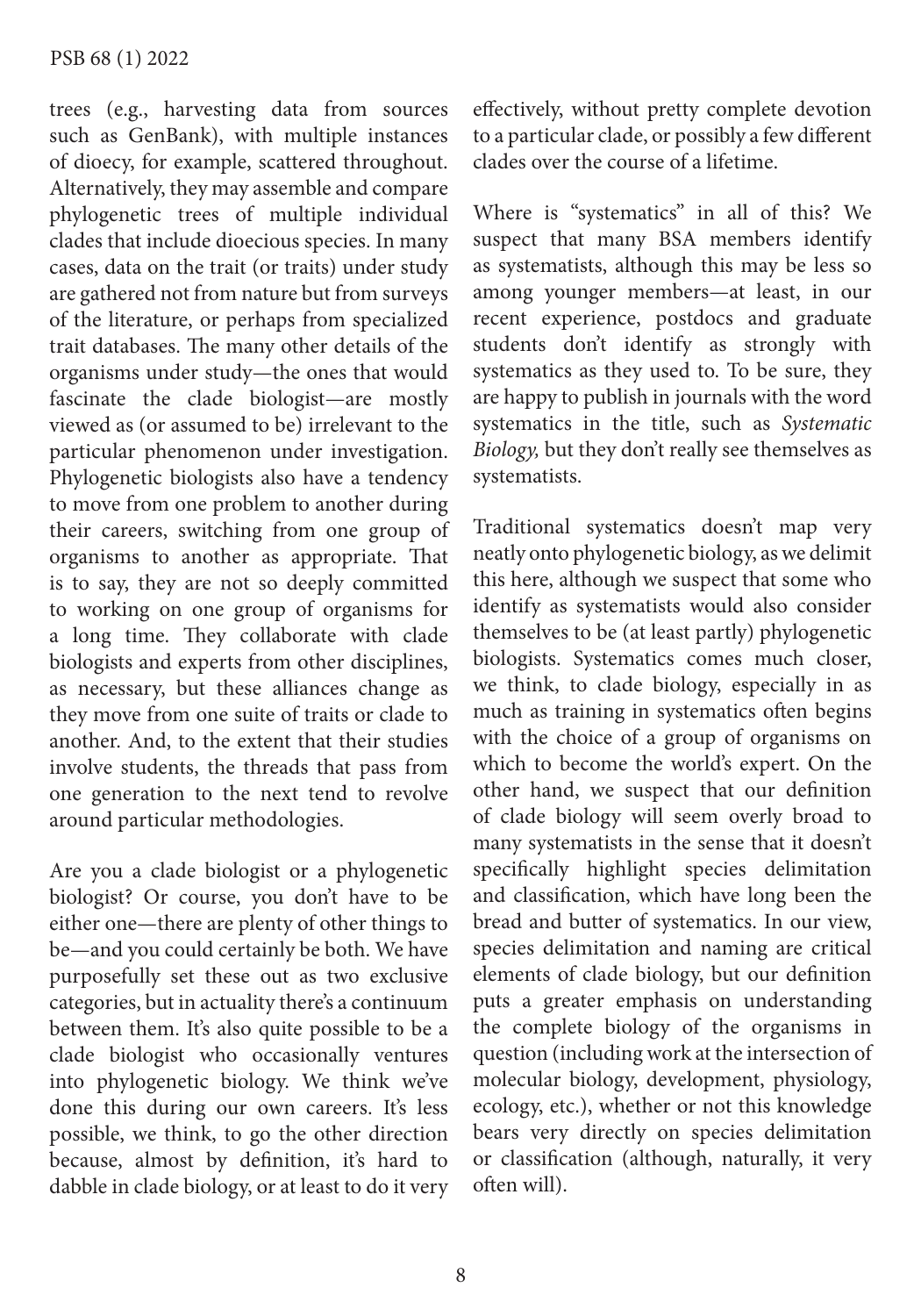**Box 1**. Where does "systematics" ft in? Of these three options, we prefer number 3. 1. **Clade Biology (**= Systematic Biology**) Phylogenetic Biology** 2. **Clade Biology** Systematic Biology (species delimitation, classifcation) **Phylogenetic Biology**  3. **Systematic Biology** Clade Biology Phylogenetic Biology

If one did wish to equate systematic biology with clade biology (i.e., if these were viewed as one and the same; Box 1, option 1), which name would we chose for this feld? One might argue that we don't need a new term we should just stick with systematics for this feld. On the other hand, we think that clade biology has a distinct advantage in that it refers unambiguously to the object of study: clades. In this sense it is comparable to terms such as "population biology," "cell biology," etc., where the object of study is clearly named. "Systematics" is ambiguous on this score, as "system" itself is pretty vague and all-encompassing. So, if we had to choose, we think that clade biology would be the better choice.

Another possibility would be to make a hierarchy out of these disciplines (Box 1, options 2 and 3). But does clade biology naturally encompass phylogenetic biology, or vice versa? We think not. As for "systematics," we see two possibilities. One would be to use it to signify the subdiscipline within clade biology focused squarely on species discovery and classifcation. Another possibility, which we prefer, would be to retain systematics for the more inclusive feld that encompasses both clade biology and phylogenetic biology. In any of these cases, we want to emphasize that we see both clade biology and phylogenetic biology as totally worthwhile and necessary endeavors. There's no better or worse herejust alternative approaches to studying cladelevel phenomena. Which way you lean just depends on what you fnd most satisfying.

Of course, it's perfectly okay to not worry at all about where you ft into this schema, and to chart your own path. And, in doing so, you might fnd yourself firting with other somewhat ill-defned terms, such as "integrative biology" or "comparative biology." We won't tackle these here, except to note that integrative biology aligns pretty well in some respects with clade biology, although some who identify with this term are not so focused on individual clades. Likewise, comparative biology aligns in some respects with phylogenetic biology in our sense of the word. It's a confusing landscape of terminology, to be sure.

Our main point here is that it's worth recognizing clade biology as a distinct endeavor, with its own peculiar and enduring scientifc value. To illustrate this, we'll briefy highlight the work of our recently deceased zoological colleague, David Wake.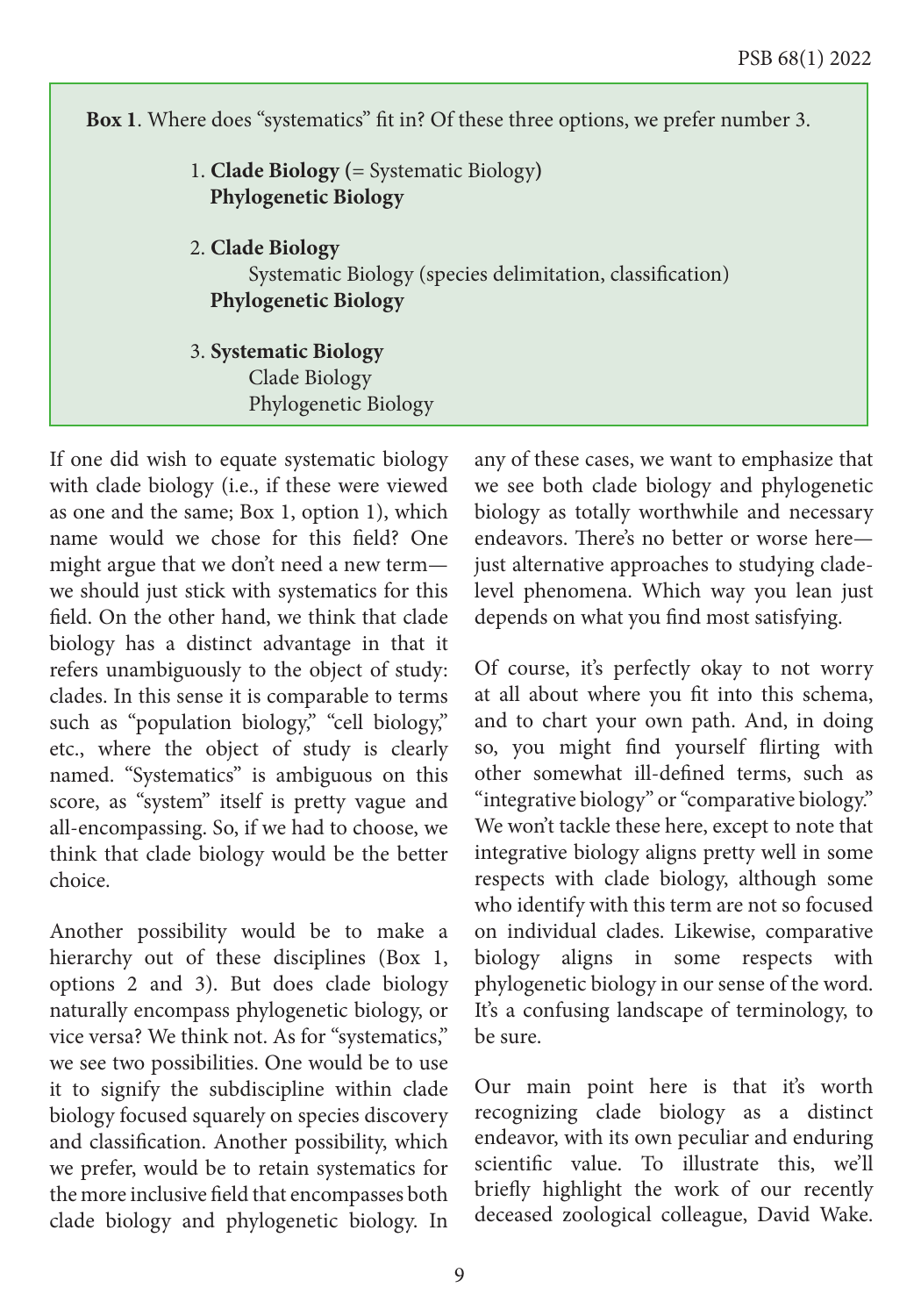### PSB 68 (1) 2022

Dave, along with his spouse and colleague, Marvalee, both of UC Berkeley, devoted their careers to understanding amphibians, but especially salamanders, and especially lungless salamanders (Plethodontidae). If you haven't followed this work, you should look into it, and you'll find one discovery after another grounded in their deep commitment to, and knowledge of, these organisms, built up over more than fve decades (Griesemer, 2013). James Hanken (quoted in Sanders, 2021), long the Director of Harvard's Museum of Comparative Zoology, described Dave Wake in these words:

"He chose a particular lineage of organisms in this case, the family Plethodontidae and pursued it in all respects in order to understand how the group diversifed and why it did the way it did. It was molecules to morphology to ecology to behavior to development, overlaid by taxonomy—his was a deliberate conviction that in order to really understand the evolution of organisms, you have to focus on a particular group and get to know it extremely well."

This captures perfectly the way that we're thinking about clade biology: complete immersion in a group of organisms, studied from every possible angle. Add to this a teambuilding mentality and lots of enthusiasm and you're in for a lifetime of pleasure and discovery. And the beauty of such a longterm commitment is that it leads naturally to discoveries of very broad signifcance. As Michael Nachman (quoted in Sanders, 2021), Director of the UC Berkeley Museum of Vertebrate Zoology, put it: "Salamanders were his love and passion, but he was really a deep thinker who used salamanders as an entry way to thinking about the biggest questions in evolutionary biology."

Clade biology, done well, starts with some organism-of-interest problem, but works its way out to questions and answers in realms that were never anticipated. Wake, for example, was at the epicenter of the formation of the feld of evolutionary developmental biology, and of the study of parallel and convergent evolution, and of speciation (e.g., "ring species" in *Ensatina*). He also alerted the world to the global decline of amphibian populations. All of this fowed naturally from his deep knowledge of salamanders.

One last thought concerns the career choices faced by students and early-career scientists, who may consider a long-term commitment to a clade—with uncertain outcomes—to be too risky in this day and age. We certainly understand this worry but would offer the following advice. If you are passionate about a group of organisms, keep that passion alive even as you pursue other things that might lead to more immediate accomplishments. We think you'll fnd that the deep knowledge that you accumulate will provide you with a special lens through which to view biological phenomena of all sorts, and will serve as an unending source of fresh ideas. Get to know a group of organisms "extremely well," we're certain you won't regret it!

Our overall conclusion is that clade biology is a highly productive way of knowing, which provides a necessary compliment to other approaches, including what we have distinguished here as phylogenetic biology. We are confdent that we won't lose this approach so long as at least some people continue to obsess over particular groups of organisms, which seems inevitable. However, what we must do is to properly value, encourage, and support this approach, and consciously improve it not just for or own happiness but for the betterment of science at large.